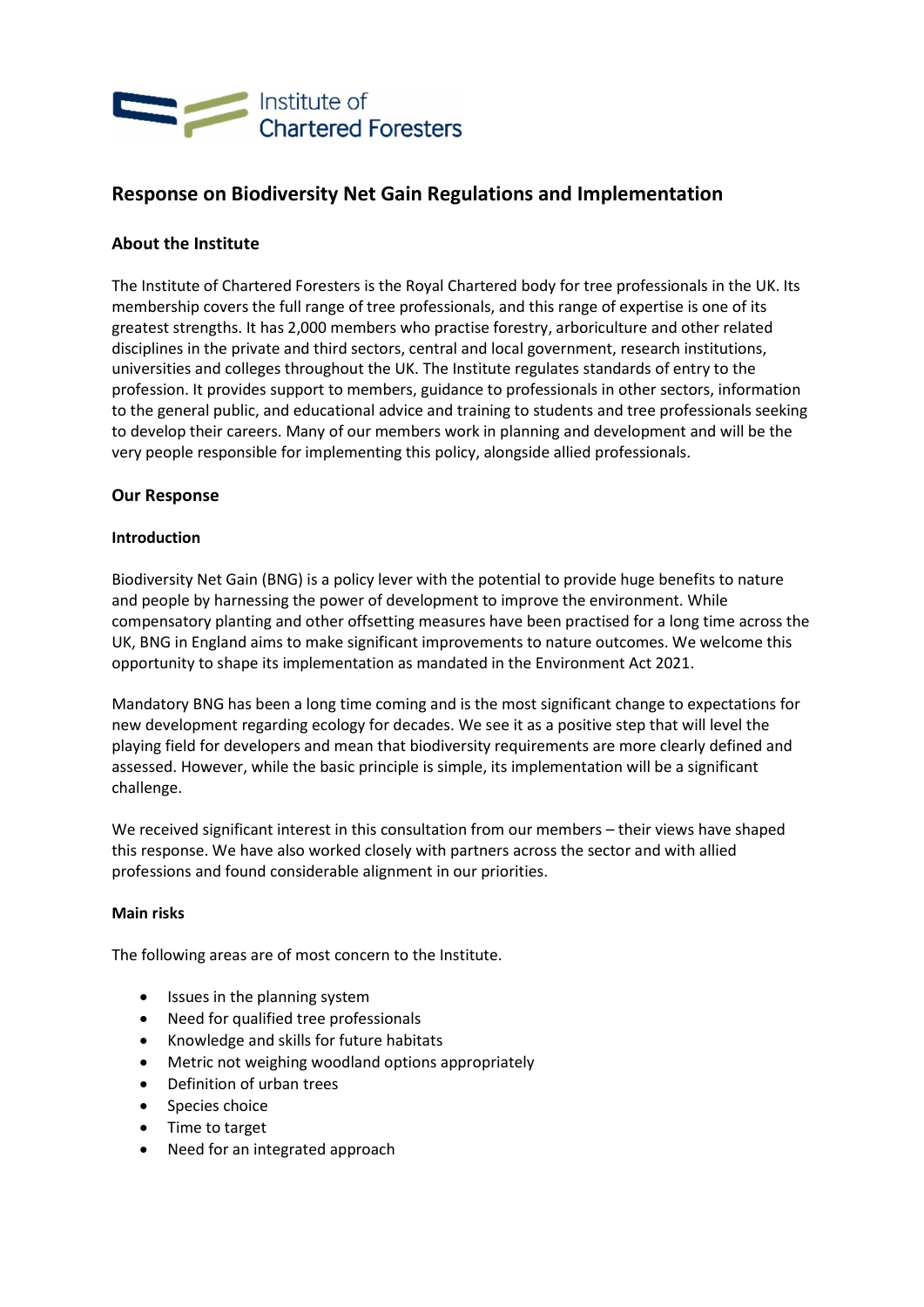## Pre-existing issues in the planning system

We recognise that BNG is being developed alongside planning reforms and related nature policies such as Local Nature Recovery. However, there are existing challenges within planning processes that will be obstacles to delivering BNG on the ground. There is already a lack of appropriate resources for delivery and enforcement, which could undermine the influence of BNG on development, while developers who are well-resourced and less scrupulous can play the system (for example by clearing a site before applying for planning permission). Related to this resourcing issue is a serious lack in many local authorities of the professional skills that will be needed to assess BNG submissions.

## 'Competent person' = qualified tree professional

As the Royal Chartered body for tree professionals, we are all too aware of the shortage of appropriately qualified staff working with trees in local authorities and the pressures on those who are. Paragraph 1.5 of the technical supplement states that 'a competent person must carry out the habitat survey and condition assessment'. This does not go far enough and needs to be defined. Trees and woodland must be assessed by a qualified forester or arboriculturist (rather than, say, an ecologist). This point has been supported by many of our members who share our concerns. Professionals in one field should not carry out work which is outside their professional competencies, as our fellow professional bodies will attest.

## Knowledge and skills for future habitats

Ecologists and others have spent much time and effort producing guidance for assessing the value and condition of existing baseline habitats. However, less attention has been paid to assessing the value of newly created habitats, the 'menu' of characteristics associated with the various possible scores and multipliers. There will be a steep learning curve for all those professionals involved in assessing new habitat creation and management, over the timescales concerned with BNG, to provide a valid picture of what the future values of these habitats will be.

## Metric not weighing woodland options appropriately

We have concerns about the quality of the tools proposed to produce and assess BNG data, notably the metric. So far this does not provide a robust approach for trees or woodland habitats that effectively assesses their value. The small sites metric does not include trees or woodlands (as an area assessment); table 7-2 has an error (should read circumference/girth and girth); and a crown spread formula would be a more logical and meaningful metric for key tree habitat rather than stem diameter or Root Protection Area formula. Furthermore, the calculations do not encourage tree planting. In fact, a proposed replacement of moderate quality grassland with moderate quality woodland produces a negative BNG score.

## Definition of urban trees

Defining the urban Tree Habitat Description (identifying 'individual trees', 'perimeter blocks' and 'linear blocks') risks many trees being missed, for example individual trees with touching canopies or groups of trees not part of a linear feature or perimeter. This will likely cause uncertainty about which trees to include, or trees being missed from an assessment entirely.

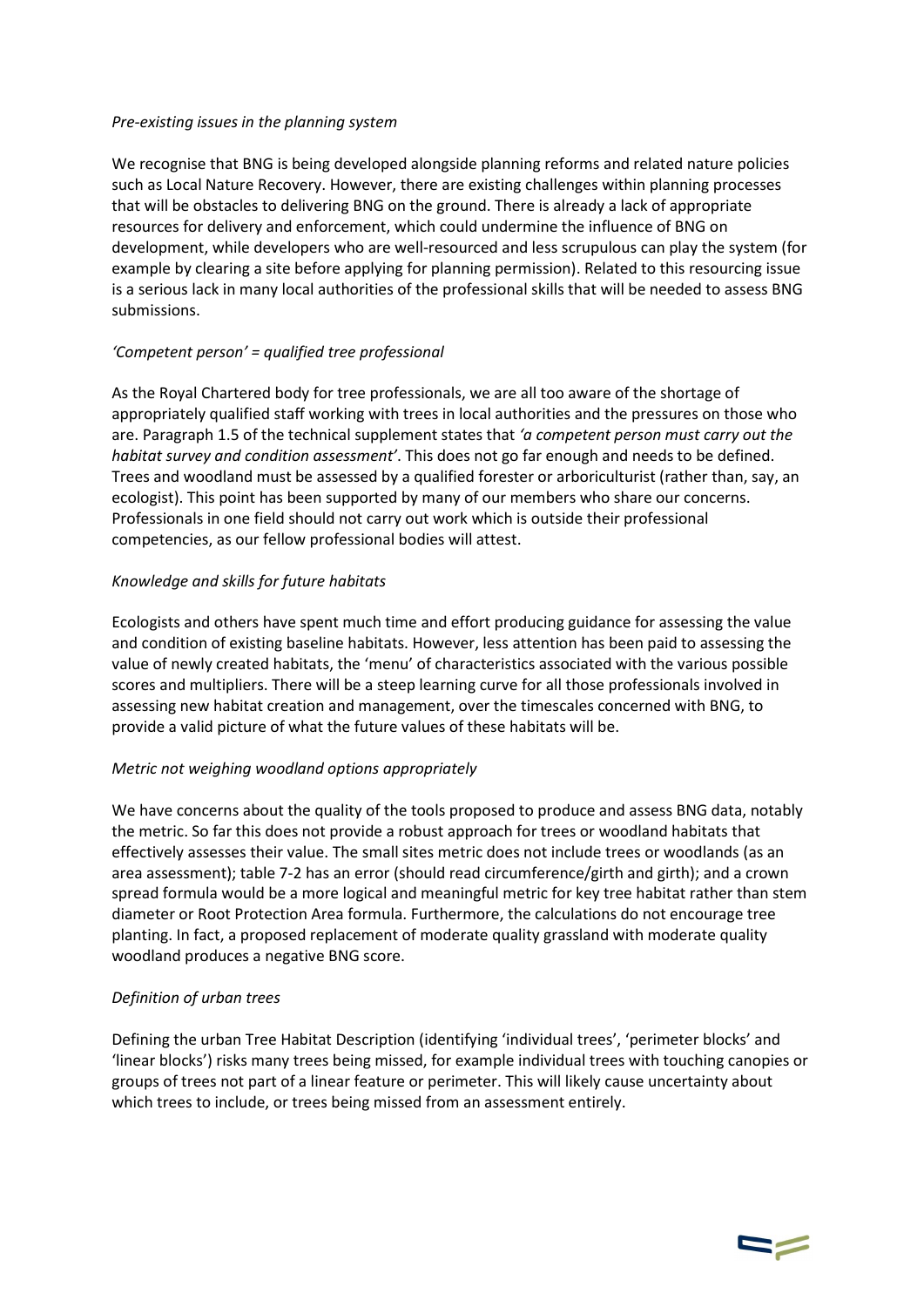## Species choice

While we welcome many of the changes to the metric between versions 2.0 and 3.0, there is still too much emphasis on native species as opposed to cultivars. Gardens and other areas populated with non-native species are often rich in biodiversity as well as being increasingly needed as we adapt to a future climate. The Condition Assessment Criteria (1) that more than 70% of trees are native species could have unintended consequences. Most urban trees will be assessed as 'moderate' or 'poor' which is likely to go against the species diversity and resilience required for climate adaptation.

# Time to target

Currently, the BNG score is discounted against the timeframe required for measures to be implemented. Woodland schemes can be discounted over as much as 30 years, whereas measures like hay meadows are calculated as being established in just one or two years and therefore look much better on the 'balance sheet'. Prior to canopy closure, an applicant would score more units by classing their woodland as rough grassland habitat for its first 10 years. One member shared a case study which showed the following options:

- $\bullet$  Habitat "enhancement" i.e., more diverse grassland, hedges etc. = +66.32% net gain
- Woodland creation = -31.18% net LOSS
- $\bullet$  Scrub creation = 63.14% net GAIN

This long time to target for woodlands fails to recognise all the habitat creation benefits of the developing woodland as it is undergoing its establishment phase. The penalisation of lowland mixed deciduous woodland discourages attempts at optimal woodland creation and incentivises suboptimal design and implementation. The reality is that woodlands and trees start to provide a benefit much sooner than 30 years.

In addition, habitats like meadow and scrub are transient and require a commitment to ongoing annual management or their biodiversity value decreases quickly. Well-planned woodland is relatively low maintenance once established. Even unmanaged it delivers greater benefits than most other options.

However, the fact that 30 years is the maximum time for BNG is also problematic. It should be possible for BNG to be a permanent gain, and we suggest the option of a longer commitment with a mandatory review at 30 years.

## Need for an integrated approach

As in all policy development there is a need for an integrated approach to delivery. Biodiversity Net Gain proposals must be considered alongside and connected to other strategic goals and policies, including climate change mitigation, flood alleviation and 'levelling up'. There are a huge number of interrelated policies and consultations under development currently, for example environmental targets and nature recovery, and Biodiversity Net Gain must align with them. All policies relating to biodiversity need to be properly integrated. However, while the BNG policy itself focusses on habitat, real-world decisions depend on many factors; in terms of land use decisions, the productivity of the land must also be considered.